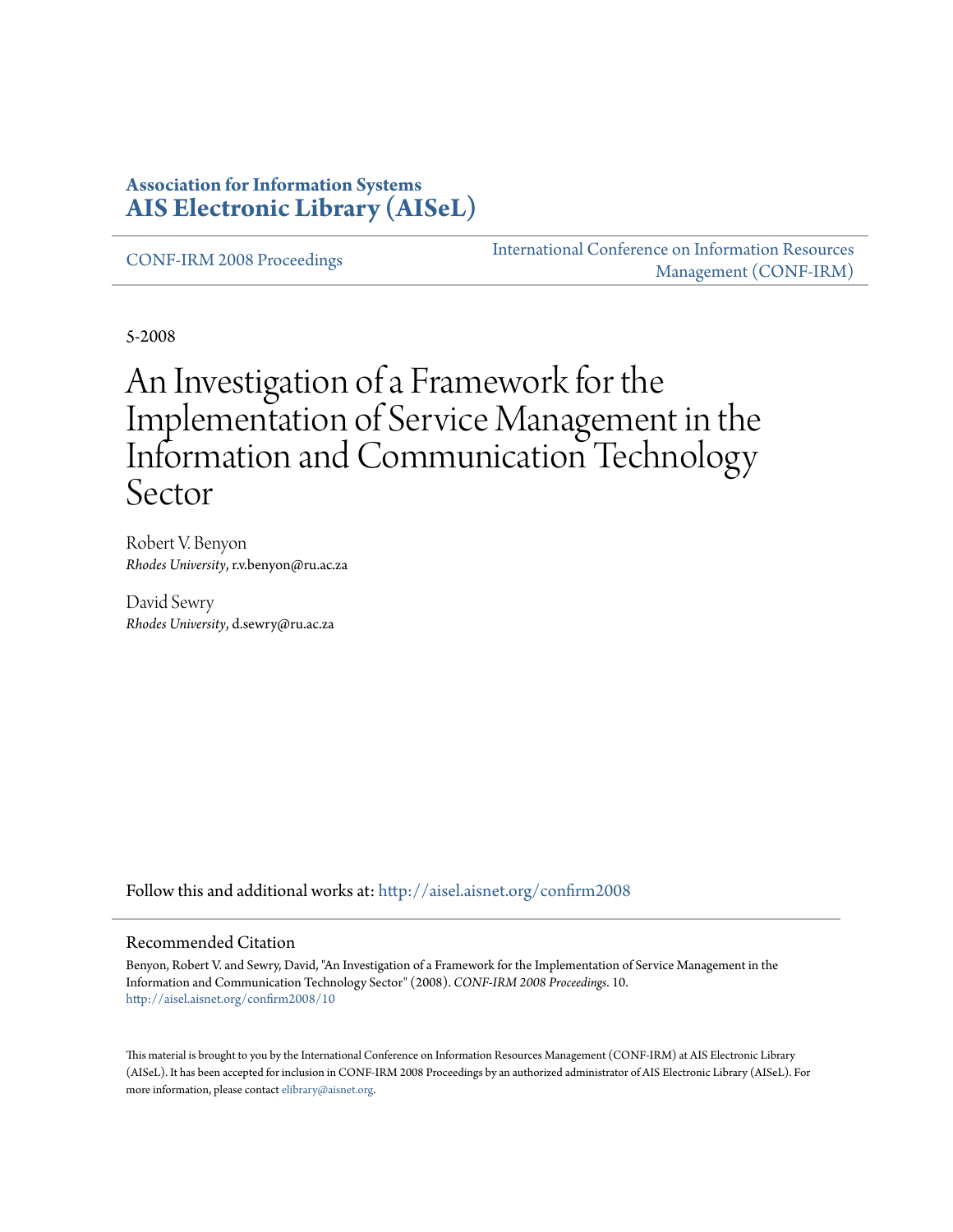## **15F. An Investigation of a Framework for the Implementation of Service Management in the Information and Communication Technology Sector**

Robert V. Benyon Rhodes University r.v.benyon@ru.ac.za

David Sewry Rhodes University d.sewry@ru.ac.za

#### *Abstract*

The true value of Information and Communication Technology (ICT) can only be realised when it provides solutions that meet or exceed the client's expectations. The successful management of services includes maintaining service levels, which involves defining and satisfying customer requirements. Service Management is a misunderstood dynamic process with key elements and associated problems. This paper identifies the requirements for a Service Management framework and proposes a two phase framework for its implementation. These two phases are the preparatory phase and the managed services phase. The preparatory phase is characterised by the absence of a client and the development of a Service Catalogue. The managed services phase pivots around the client and the Service Agreement.

### *Keywords*

Service Management, Service Level Management, Service Agreements, Service Level Agreements, Service Catalogue.

### **1. Introduction**

Organisations face problems when attempting to implement Service Management (SM). These include a lack of SM understanding, difficulties with Service Agreements (SAs), people issues and a legacy of failure (Sturm, 2002a; The International Engineering Consortium, 2002; Erickson-Harris, 2003 and Hautamäki, Lahteenmäki and Rimpilä, 2004). Further, the successful implementation of SM requires the adherence to a recognised and appropriate strategy. A number of elements of SM require careful consideration. These elements include SAs, Operational Level Agreements, Underpinning Contracts, tools, monitoring, reporting and a Service Catalogue. Successful SM can be identified by key indicators and implemented by applying a holistic framework.

Initially, this paper provides a definition of SM, which is extracted from a myriad of vendor specific definitions. Further, key elements of SM are identified and current SM problems are presented. The indicators of successful SM are presented. Finally, a framework for SM implementation is presented.

### **2. Service Management Defined**

Service Management and Service Level Management (SLM) are terms that are used interchangeably in the literature. The same applies to Service Agreement and Service Level Agreement (SLA). For the purposes of this paper, SM is seen to refer to a holistic strategy that covers all aspect of managing services. SLM therefore describes the management of a specific service to a specific level. The same distinction can be drawn between SA and SLA. An SA is seen as a single document that accommodates all that is relevant to an agreed business relationship. An SLA represents the documentation of that which is relevant to a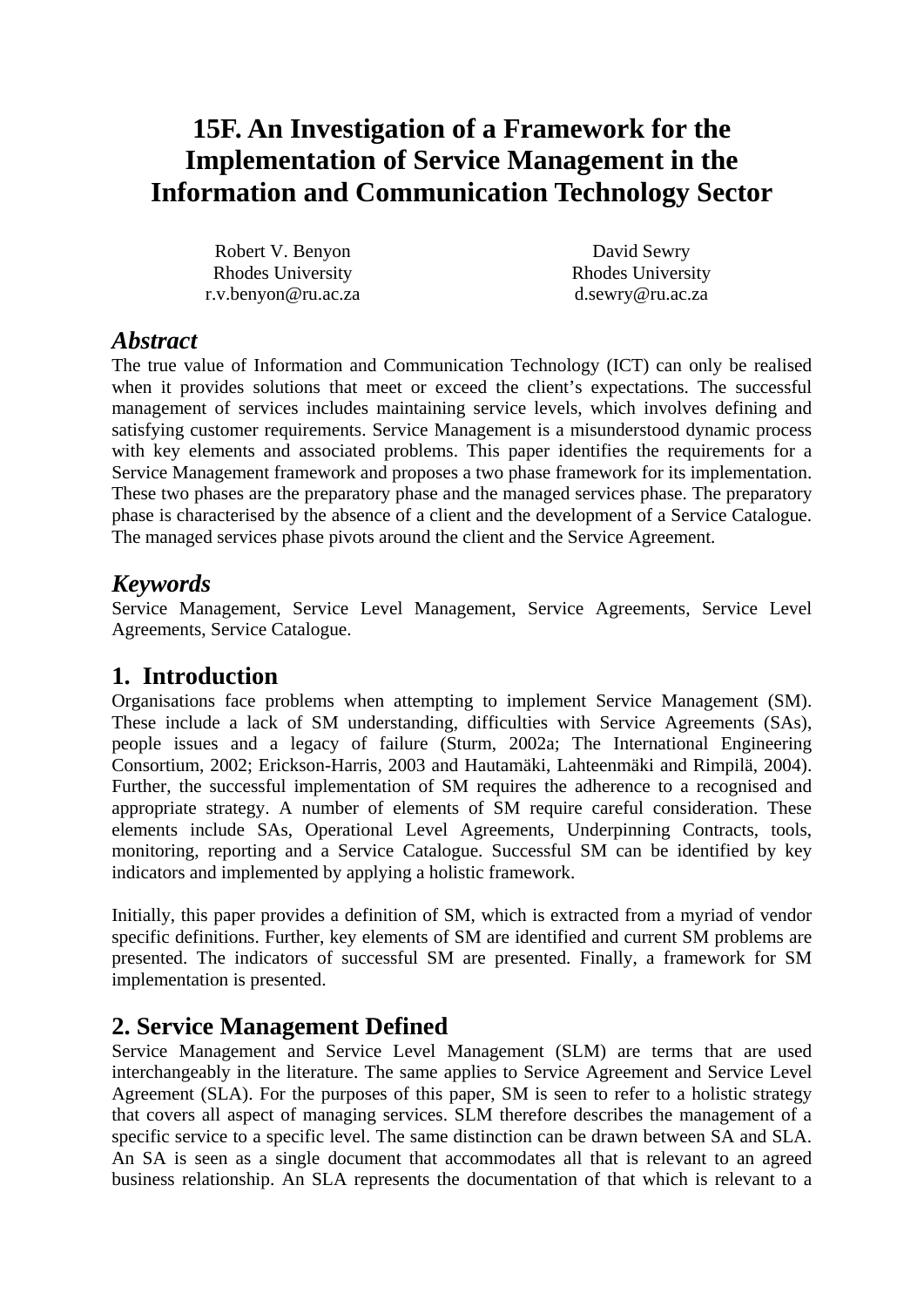level of service assigned to a particular activity or business process. An SA can therefore contain any number of individual SLAs.

Service Management is defined as the process of negotiation, Service Agreement articulation, checks and balances, and reviews between provider and client regarding the services and service levels that support the client's business processes. An SA is therefore a contract between a provider and a client documenting the business processes as well as the supporting services, service parameters, acceptable/unacceptable service levels, and liabilities on the part of the provider and the client, and actions to be taken in specified circumstances (Lewis and Ray, 1999).

Service Management is the means for managing technology according to business goals and objectives. Using SM, Information and Communication Technology (ICT) organisations commit to a given level of service and measure performance against that commitment, thereby helping to reduce operational expenses and improving the contribution of ICT in building corporate revenue (Boardman,, 2001; Sturm, 2002a; The International Engineering Consortium, 2002; Erickson-Harris, 2003; Sturm and Erickson-Harris, 2003; ITIL, 2003 and Hautamäki, Lahteenmäki and Rimpilä, 2004).

In light of the above and for the purposes of this paper, SM is defined as a cyclical and collaborative process. It is initiated by the verification of the service provider's capacity to manage services. This is followed by a process of: understanding and defining a client's requirements; negotiating, creating, deploying and refining SAs; real-time monitoring and reporting of service levels. This is done within a framework of accountable costs, continual service level improvements and perpetual development of the business relationship.

### **3. Elements of Service Management**

The primary goal of every ICT service organisation is to provide services that are aligned with and in support of a business's strategy and objectives. Since many of today's businesses operate in a dynamic environment, this goal has become progressively elusive. Increasingly, ICT service providers can only support business needs by having appropriate SM. Six key elements impact on the success of SM (LaBounty, 2004):

- Service Agreements
- Operational Level Agreements
- Underpinning Contracts
- Reporting
- Service offerings (Service Catalogue)
- Technology and toolsets

#### **3.1 Service Agreements**

Service Agreements are flexible and adaptable contracts that are directly aligned with business goals. SAs are a necessary component of ICT and specify the performance parameters within which a network service is provided (Muller 1999).

An SA is a legally binding document between two parties that specifies the conditions of the business relationship between them. An SA is a precise statement of the expectations and obligations that exist in a business relationship between two organisations: the service provider and the client (Verma 1999).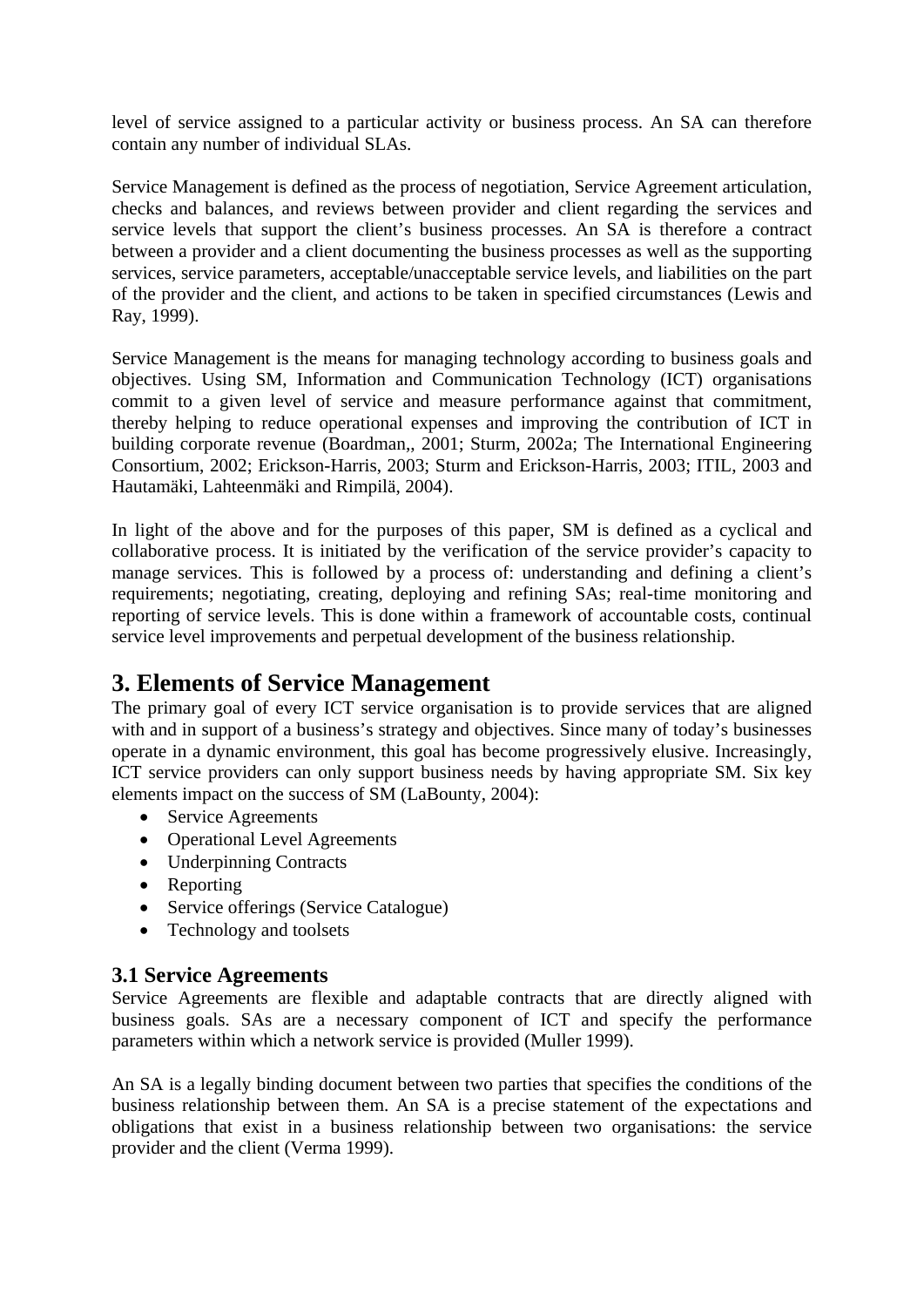According to the International Engineering Consortium (2002), SAs are contracts between service providers and clients that define the services to be provided, the metrics associated with these services, the acceptable and unacceptable service levels, the liabilities on the part of the service provider and client, and the actions to be taken in specific circumstances.

#### **3.2 Operational Level Agreements**

Service Agreements alone do not ensure the timely delivery of services as needed by the business. Operational Level Agreements (OLAs) need to be crafted between related ICT departments in order to unify ICT service delivery throughout an organisation prior to executing customer SAs.

Operational Level Agreements establish specific technical, informational, and timeframe requirements needed for each ICT department to provide the services that will be delivered to the customer. Without OLAs in place, SAs frequently promise services that are impractical at best or impossible at worst.

#### **3.3 Underpinning Contracts**

For services provided by third-party vendors or service providers, Underpinning Contracts (UCs) need to be developed. Underpinning Contacts are similar to OLAs in that they complete the chain of accountability and control for seamless service delivery. ICT service organisations may enter into contractual agreements with their third-party vendors, and convert the pertinent data into a UC that complements their entire SM process.

#### **3.4 Effective Reporting**

Reporting efforts need to complement the key measurements in SAs, OLAs, and UCs. Reports that show the overall SM performance must be communicated upward to ICT management, as well as to the customer's management. Effective SM reporting is the medium of communication that demonstrates the value of ICT and business alignment.

When the Service Provider is measuring and reporting the appropriate things, performance reporting can efficiently modify service behaviour, provide incentive, and reward the achievers in a consistent fashion throughout ICT. The net result is a more satisfied and effective workforce.

#### **3.5 Service Offering**

As the ICT requirements of an organisation grows and develops, a comprehensive list of services currently being provided, or to which customers each service applies, may not exist or be difficult to craft. In order to establish an accurate picture of all ICT products and services currently provided, a clear definition of ICT Service Offerings should be produced. Such a catalogue should list all of the products and services being provided, as well as a summary of their characteristics and details on who supports each product or service.

#### **3.6 Enabling Toolset**

SM is almost entirely based upon processes; therefore, many ICT service managers mistakenly assume that, with the exception of reporting tools, SM can be performed manually and through effective communications alone. This is a grave mistake that is a common reason why SM fails in organisations. SM is an ICT enterprise-wide initiative that is much too complex to monitor and maintain manually. The volume of data alone is much more than can be handled manually.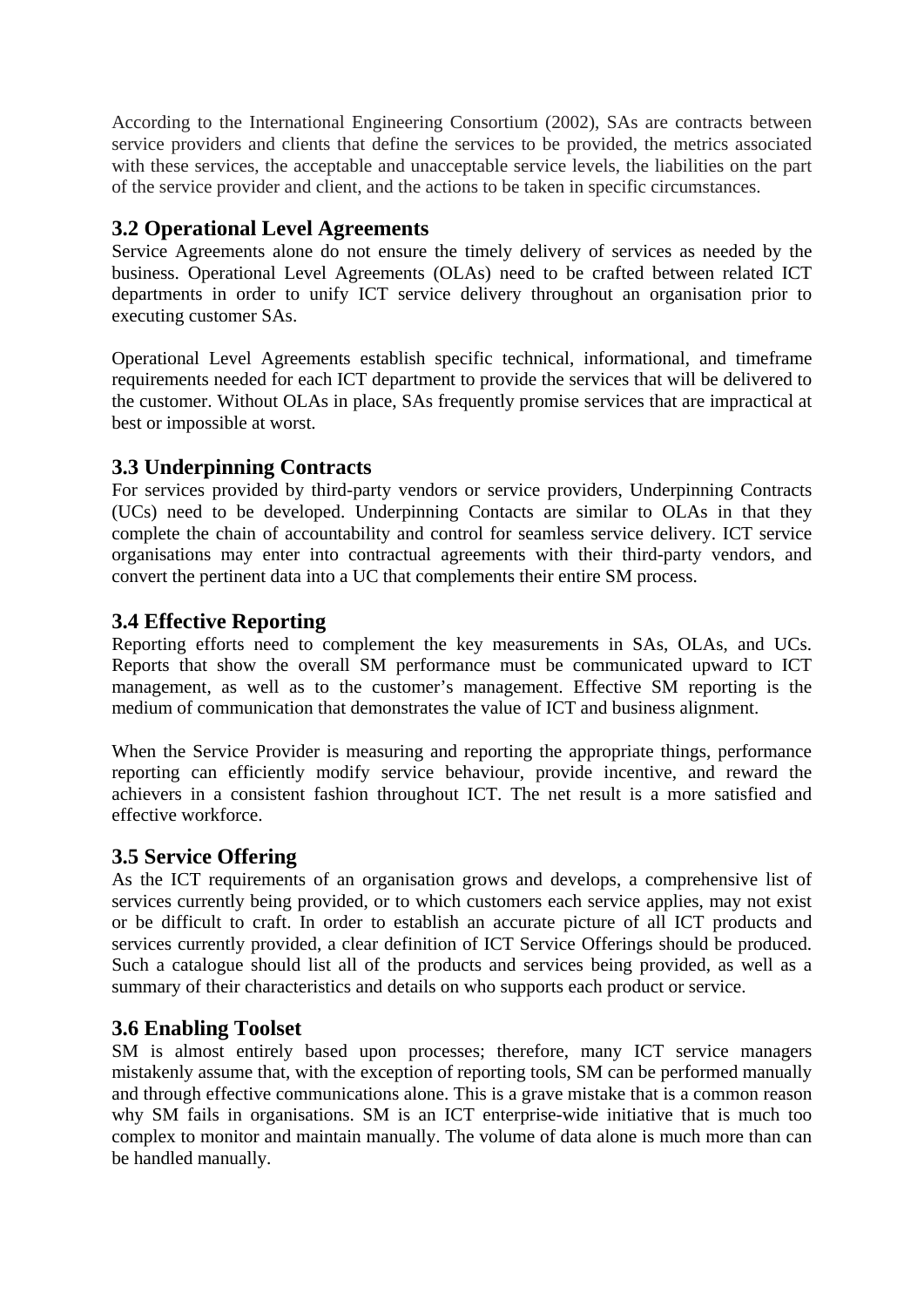Appropriate SM creates a stream of data that shows the flow of every service transaction through the SM process. A robust toolset (including those for reporting), is essential for the provider organisation to manage services.

#### **3.7 A Service Catalogue**

A Service Catalogue is the detailed service description for the service offerings. An SA includes major and mission-critical services that are well-defined, measurable, and in a negotiable state, (ITIL, 2004a).

The goals of a Service Catalogue are to:

- Detail an inventory of all ICT services that are provided to the organisation
- Enable an optimized, service focused organisation
- Describe and document a well-defined and effective set of tailored processes and methods that are supported enterprise-wide and are continuously improved
- Provide an integrated set of people, process, and technology that is well-established, can be integrated into the organisation, enterprise-wide, and continuously improved as needed

Specifically, maturity within ICT SM is denoted by the development and maintenance of a Service Catalogue that includes identifying and qualifying the types of services being provided and integrating service level objectives and agreements information that employs a business and customer service focus (ITIL, 2003).

### **4. Current Service Management Problems**

Unfortunately, many SM initiatives fail (Boardman, 2001). Such failure can be attributed to ten key factors.

#### **4.1 Misinformation and Misunderstanding**

Boardman (2001) suggests that while the benefits of integrated management of service levels are significant, the foundations on which they are built are increasingly fractured and lacking in standards support. Sturm (2000) further cautions that while SM, including Quality of Service (QoS), SAs and service assurance, have attracted attention, misinformation and misunderstanding prevails, based on five SM myths:

- **Myth 1:** Service Agreements equals Service Management It is acknowledged that SM can be successful without SAs, yet cautions, on the other hand, that SAs in the absence of SM are meaningless.
- **Myth 2:** Service Agreements will make users happy SAs are not a panacea, recognising that an SA is a way to set expectations and communicate about the services that are being delivered.
- **Myth 3:** Service Agreements will result in higher service levels By itself, an SA can not directly produce any changes in the levels of service delivery. Improvements in service levels may coincide with the establishment of SAs, due to paying closer attention to services and the improvements in communication during the negotiation phase.
- **Myth 4:** Penalty clauses in a Service Agreement will guarantee service levels Penalty clauses act as incentives to service providers as well as define appropriate compensation when service levels are not met. In reality, however, it is very difficult to negotiate penalty clauses that meet these two objectives. Difficulty exists in extracting these penalties without the assistance of costly legal action.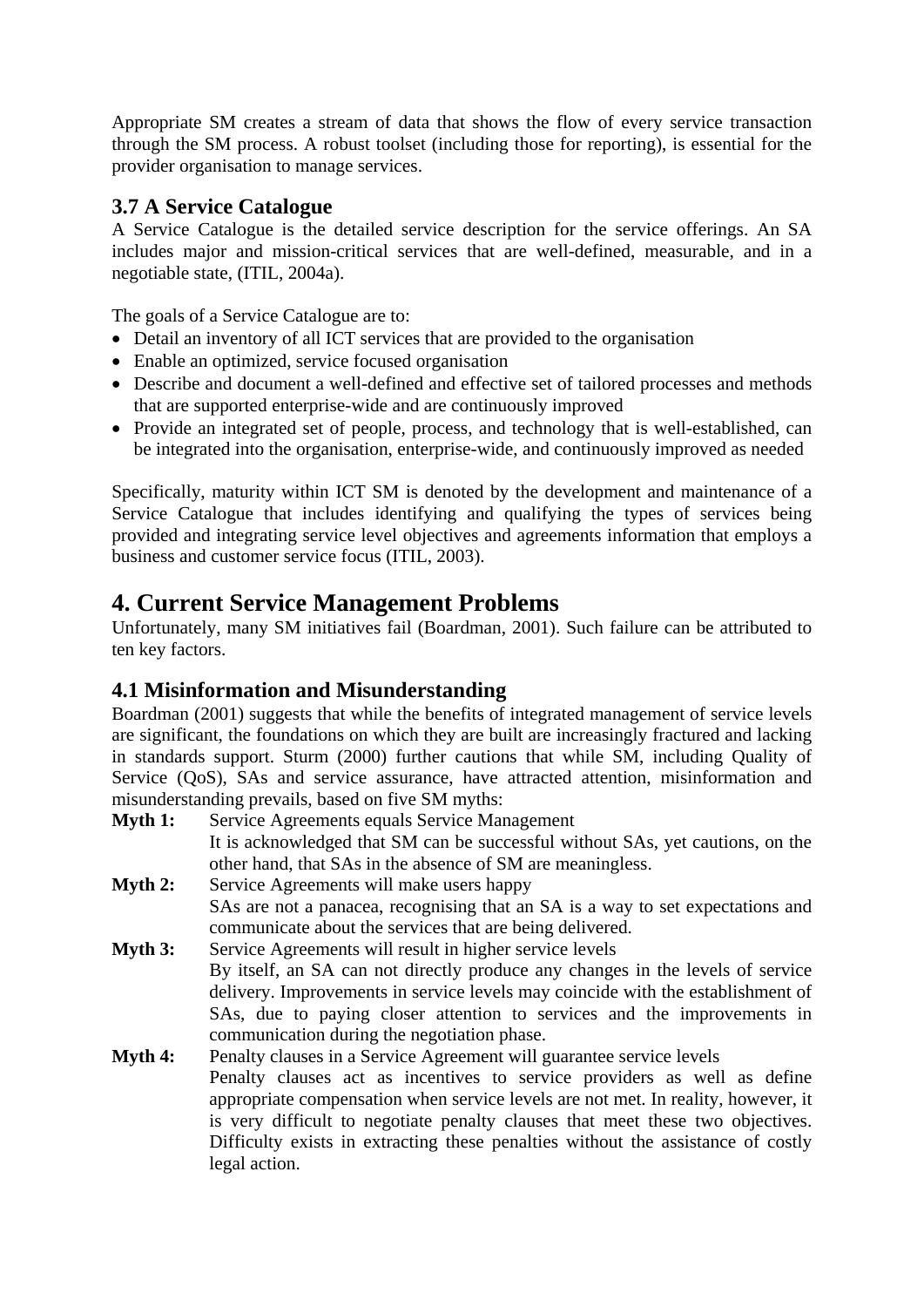**Myth 5:** Service Agreements are not necessary when outsourcing ICT functions This level of trust is both naïve and could be considered as negligence on the part of the managers.

#### **4.2 Service Agreements**

The development of SAs is a most difficult process, (ITIL, 2003). SAs are not consistently and accurately defined, documented and monitored, nor are regular reviews held. As a result, potential service improvements are not realised and SAs may fall into disuse. It is more difficult to resurrect SAs or to re-launch SM. Consequently, it is far better to recognise the potential difficulties in advance by putting correct monitoring in place.

SAs establish a negotiated and agreed upon two-way accountability for service. They build credibility for the service organisation by indicating how serious they are about providing support. Yet while many organisations understand the vital role played by SAs, many are unaware or unwilling to dedicate the amount of resources required to maintain them (LaBounty, 2004).

#### **4.3 Reporting**

Reporting efforts need to complement the important measurements in SAs. Reports that show the overall SM performance must be communicated upward to ICT management and ICT middle management, as well as to the customer's management (LaBounty, 2004). Effective SM reporting is the medium of communication that demonstrates the value of ICT and business alignment, serving as a management tool (LaBounty, 2004).

Reporting to clients about performance is a key monitoring aspect of SM (Sturm, 2002b). Unfortunately, much of today's ICT reporting is of limited worth as the associated reports are usually filled with technical data that has little, or no, value to the client. Reporting can be done periodically or in real-time, the latter enjoying first priority. A critical aspect of SM failures is a lack of attention given to the development of reporting structures.

#### **4.4 The Semantic Disparity Problem**

Lewis (1999) acknowledges that while there are methods and challenges regarding SM, it involves two competing strains the so-called Semantic Disparity Problem:

- Parameters that are easy for network specialists to measure do not translate well into parameters that are readily understood by ordinary clients.
- Parameters that are easily understood by ordinary clients are not easy for network specialists to measure.

It is suggested that there is little new in this distinction, crediting Albert Einstein's observation that "not everything that can be counted counts and not everything that counts can be counted".

#### **4.5 People Issues**

In a recent global online survey conducted among a cross section of ICT professionals and managers by International Network Services, Blum (2002) determined that limited improvement in satisfaction has occurred with SM capabilities from 1998 to 2002. In this survey, 96% of respondents registered the importance of improving the organisation's SM capabilities as "Very" or "Somewhat" important.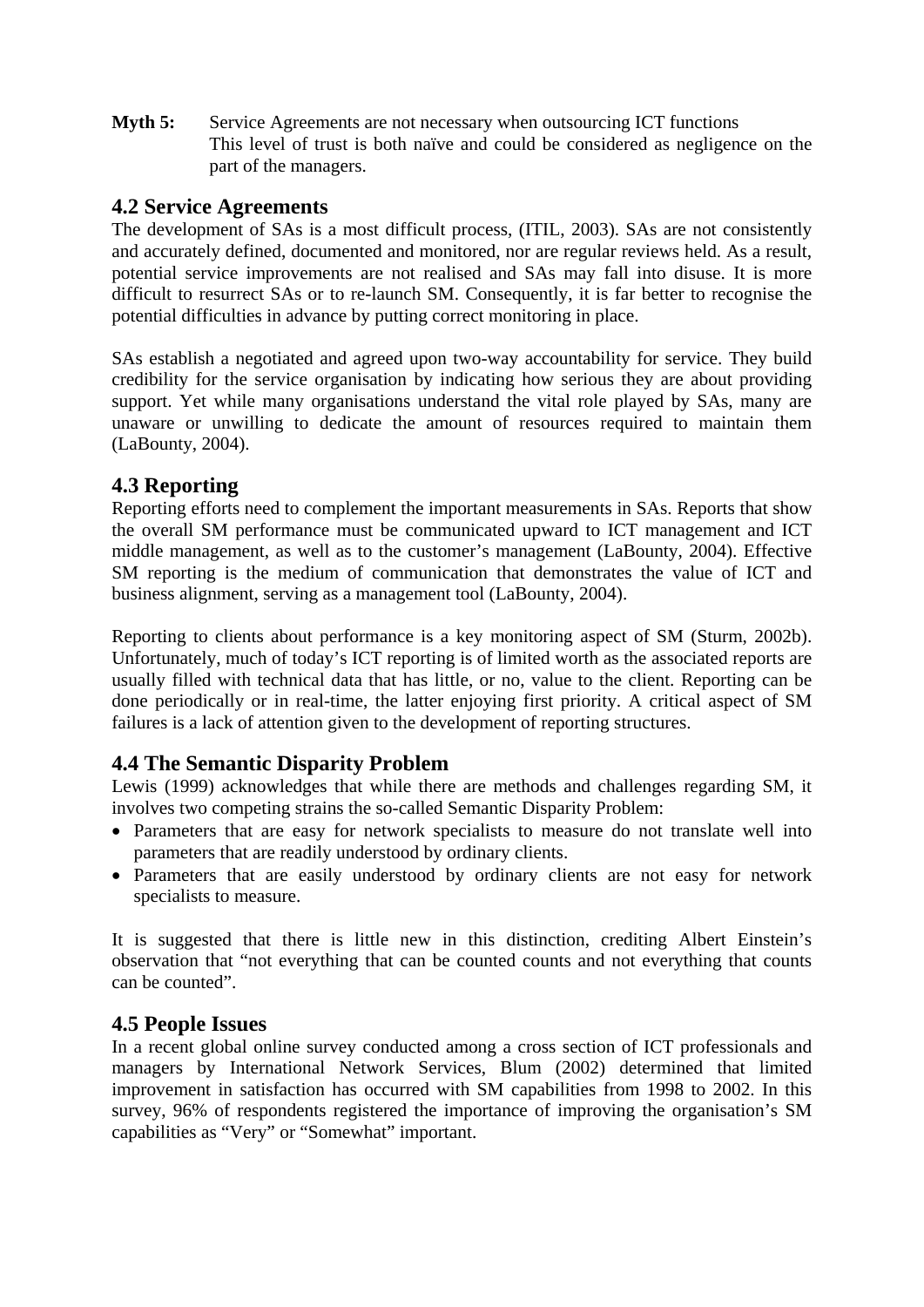According to this study, people issues are the biggest challenge to implementing and improving SM. In describing people issues, training, workflow and role definition are included. Blum (2002) regards processes such as trouble shooting, escalation and documentation as the second biggest challenge identified by respondents during the online survey.

In asking why so many clients are unhappy with the quality and cost of ICT service delivery, Microsoft (2003) question whether service delivery is so bad, or the symptoms of poor communication between ICT service providers and their clients being manifested. They suggest that SM can indeed be used to improve communication.

#### **4.6 Fluid Business / Static Service**

The business processes that are supported by services are continually changing. However, service provision remains the same. The result has been a widening gap between the services offered and their usefulness to the business units, (Lewis 1999).

#### **4.7 Inefficient or Non-Existent Change Management**

Change requests should be managed through a formal, customer-facing change management process. Often, however, internal ICT groups avoid this formal process, (Lewis 1999).

#### **4.8 Disunity**

Change management is often a symptom of a deeper cultural problem. Without a unified vision for ICT service, each business unit develops its own vision and may contradict the vision and goals of the other groups. The result is that, over time, political barriers form that can lead to cumbersome procedures that are often burdened with a protective hidden agenda. As ICT groups hoard their knowledge, support often takes longer, and as a result, the true, united capabilities and service value of ICT are unknown to ICT or its clients, (Lewis 1999).

#### **4.9 The Deception of Customer Satisfaction**

It is important to measure customer satisfaction at the service transaction level. This does not necessarily measure how well ICT services are aligned with business needs as many ICT support managers have been deluded by good customer satisfaction scores that relieve them from engaging in continuous dialog with their customers.

#### **4.10 The Legacy of Failure**

Many organisations can attest to failed ICT Service Agreements (Sturm, 2003). In these organisations, several identified SAs took months to create. The customers are most cooperative in telling ICT service providers what they need, and the service provider creates the SAs. The results are documents that are somewhat complex, requiring work to monitor and maintain. Additionally, these agreements call for a system of measurements that are meaningful for the business units, but require data from the ICT service provider that is time consuming to assemble.

Eventually these SAs are locked in a drawer and became obsolete documents. They are not monitored, and no continuous feedback process, to the stakeholders involved, is in place. The result is a lack of accountability between all the ICT departments involved. ICT service providers must establish a link between service performance and business performance.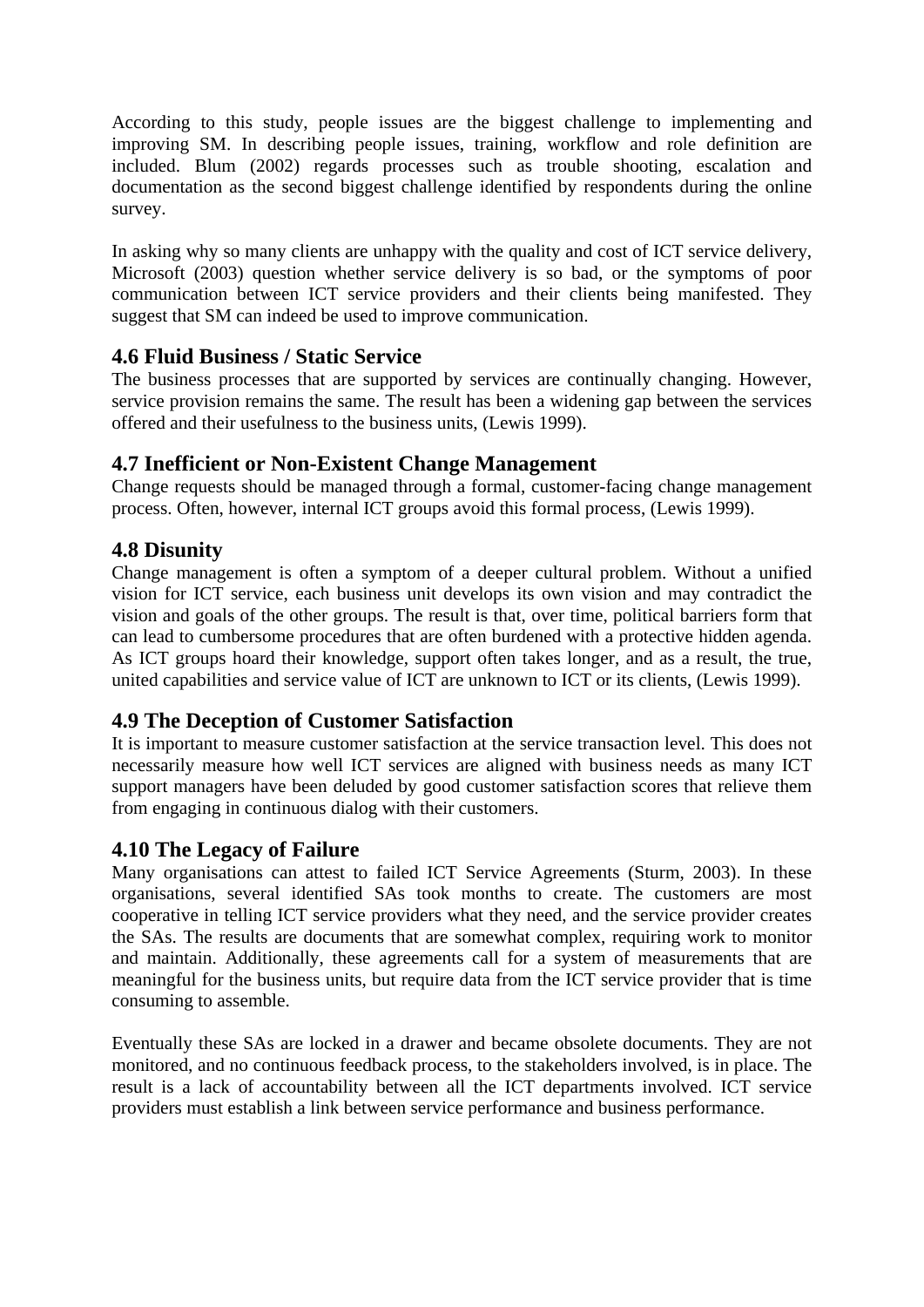### **5. Successful Service Management**

Successful SM involves the definition of client expectations, the satisfying of those expectations and the perpetual refining of this business agreement (Sturm, 2001). The key indicators of successful SM are the successful mapping of services to client requirements, the sustained provision of services, mutually beneficial client/provider relationship and a shared strategy.

#### **5.1 Successful Mapping of Services to Client Requirements**

A key ingredient of successfully providing services is recognising the services that can be provided and then mapping them to the client's requirements. The ITIL (2004b) recognise the importance of this, declaring that service management ensures that ICT services are aligned with the business needs. This introspection is a fundamental building block of successful SM.

A service provider who has not clearly identified and documented their service capabilities before attempting to map them to the client's requirements is least likely to successfully manage those services.

#### **5.2 Sustained Provision of Services**

In order for provided services to be successful, they need constantly to satisfy a requirement (Sturm, 2003). If the requirements are not satisfied, then the provision of services is likely to be terminated. A relationship therefore exists between the success of service provision and the duration of the client / provider relationship. That is to say that as long as clients are being provided with services that meet their requirements, they will remain satisfied. Conversely, if the provision of services is not sustained, then this could be representative of unsuccessful service management.

#### **5.3 Mutually Beneficial Client / Provider Relationship**

The essence of the success of SM pivots around the nature of the relationship between client and provider (Lewis, 1999; Lewis and Ray, 1999; Brittain and Matlus, 2002; Sturm, 2003 and ITIL, 2004). Successful SM is possible where this relationship has mutual benefit. Where benefit is mutual, the motivation to sustain the relationship is also mutual. This provides the foundation for a successful partnership built on a managed services environment.

#### **5.4 Shared Strategy**

A further foundation stone of a successful SM environment is the presence of a shared strategy. Partnerships are built on a shared vision or strategy that unites the two parties. If the service provider and the client share a mutually beneficial business strategy, the success of the managed services is likely to be more attainable (ITIL, 2004).

### **6. A Framework for Service Management**

An SM framework includes the ICT management process that helps the organisation to provide continuously improving service levels for business services from an end-user's perspective (Blum, 2002). The result of a carefully tooled, well-guided SM framework is improved quality with regard to the level of service provided, which then can be replicated successfully to other business services and business processes. Further, when followed, SM ensures that the lines of communication between ICT and business stay open as they continue to work together to improve and refine SAs as new business needs and priorities change, changes in the ICT environment occur or the cost of providing established levels of service change (Blum, 2002).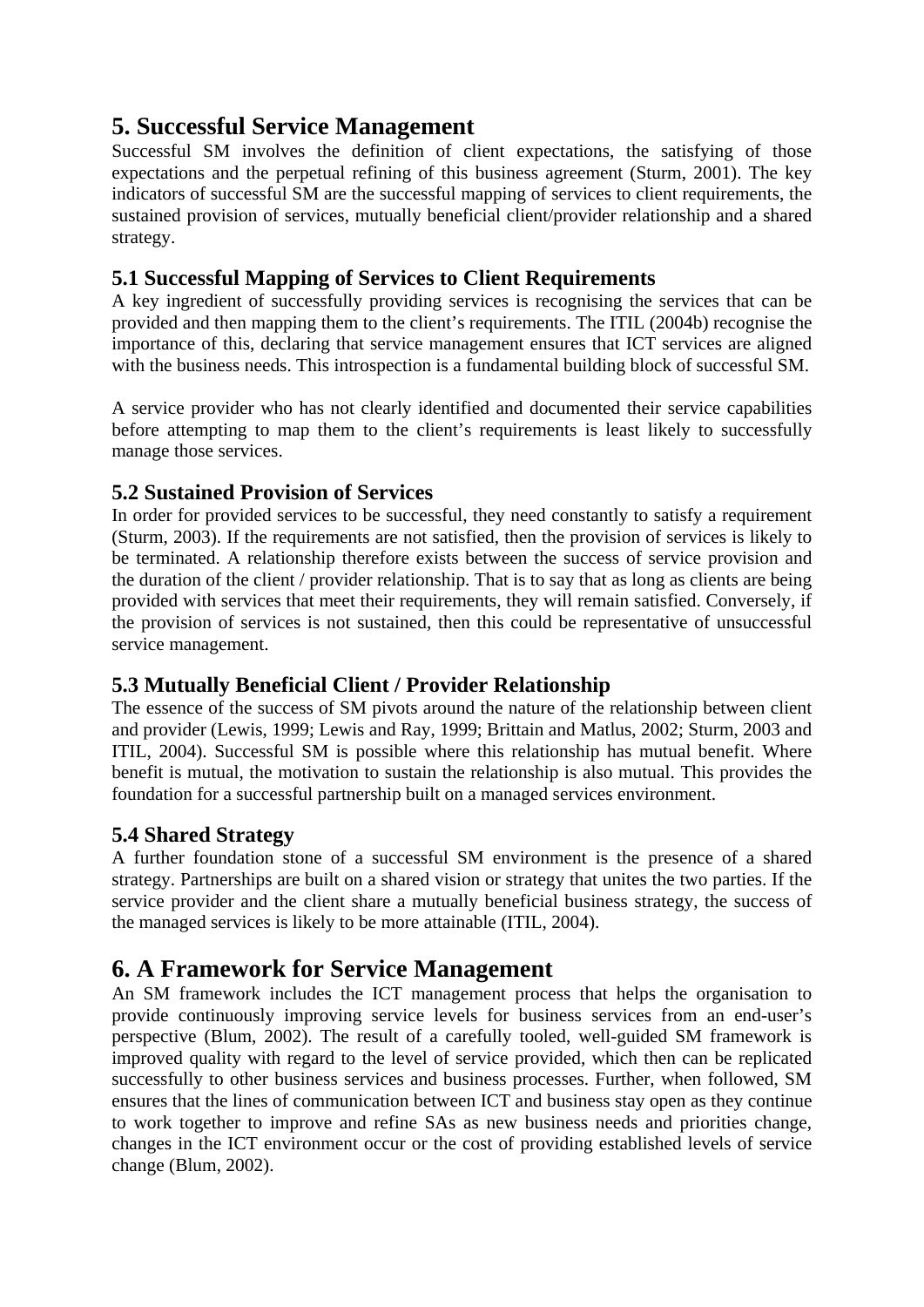In order to establish and maintain successful SM, ICT managers need a well-defined process that is founded on a disciplined service culture (BMC Software, 2004). The clear business rules, proven tools, and methodologies provided by SM help drive ICT service operations toward alignment with the business (LaBounty, 2004; Sauer, Liu and Johnston 1999). Sturm, Morris and Jander (2000) and van Hemmen (2000) acknowledge that the successful implementation of SM is more than purchasing some software and placing a service contract on the desk of the department head. They acknowledge that it requires a strategy. This strategy has an organised and flexible plan for introducing SAs and working with them day to day to achieve maximum efficiency and savings. Enterprise Management Associates (2002) recognise that knowing where to begin with an SM implementation is a challenge, suggesting that mission critical applications are ideal candidates for starting on the SM path.

### **7. Key Components of a Service Management Framework**

The presence of an SM implementation framework is of fundamental importance to the success of any subsequent service management initiative. The following five key components are recognised as important in such a framework.

#### **7.1 Readiness to Provide Services**

The provider organisation must be ready to provide services (ITIL, 2003). In order to do this, the provider organisation must have a detailed understanding of their service offerings, with respect, to their capacity to offer, manage and sustain services.

#### **7.2 Eliciting Client Requirements**

The accurate elicitation of client requirements forms the basis of the relationship between a service provider and a client, defining the terms of reference. Ensuring that the client's requirements are identified and acknowledged ensures that there is a basis for the development of a business relationship (Sturm, 2002a).

#### **7.3 Understanding, Managing and Documenting Client Requirements**

Management is most straightforward when the requirements are well understood and easily described, and also the means of satisfying them is clear (Janssen and Jona, 2004). Once elicited, requirements need to be understood by both the client and the provider. The management of client requirements includes the verification of the validity and business relevance of each requirement. The documentation process is undertaken by both the provider and the client (Janssen and Jona, 2004).

#### **7.4 Satisfying Client Requirements**

Once the client's requirements are elicited, understood, managed and documented, the managed service environment can be identified. The next step in the process is to implement the services to satisfy the client's requirements (Sturm, 2002a).

#### **7.5 Improvements in Services and Business Relationship**

The managed services environment should make provision for improvements in services. Initial service levels can be regarded as a benchmark against which improvements can continually be made. A mutual commitment between client and provider to plan for improvements will improve the business relationship (Janssen and Jona, 2004).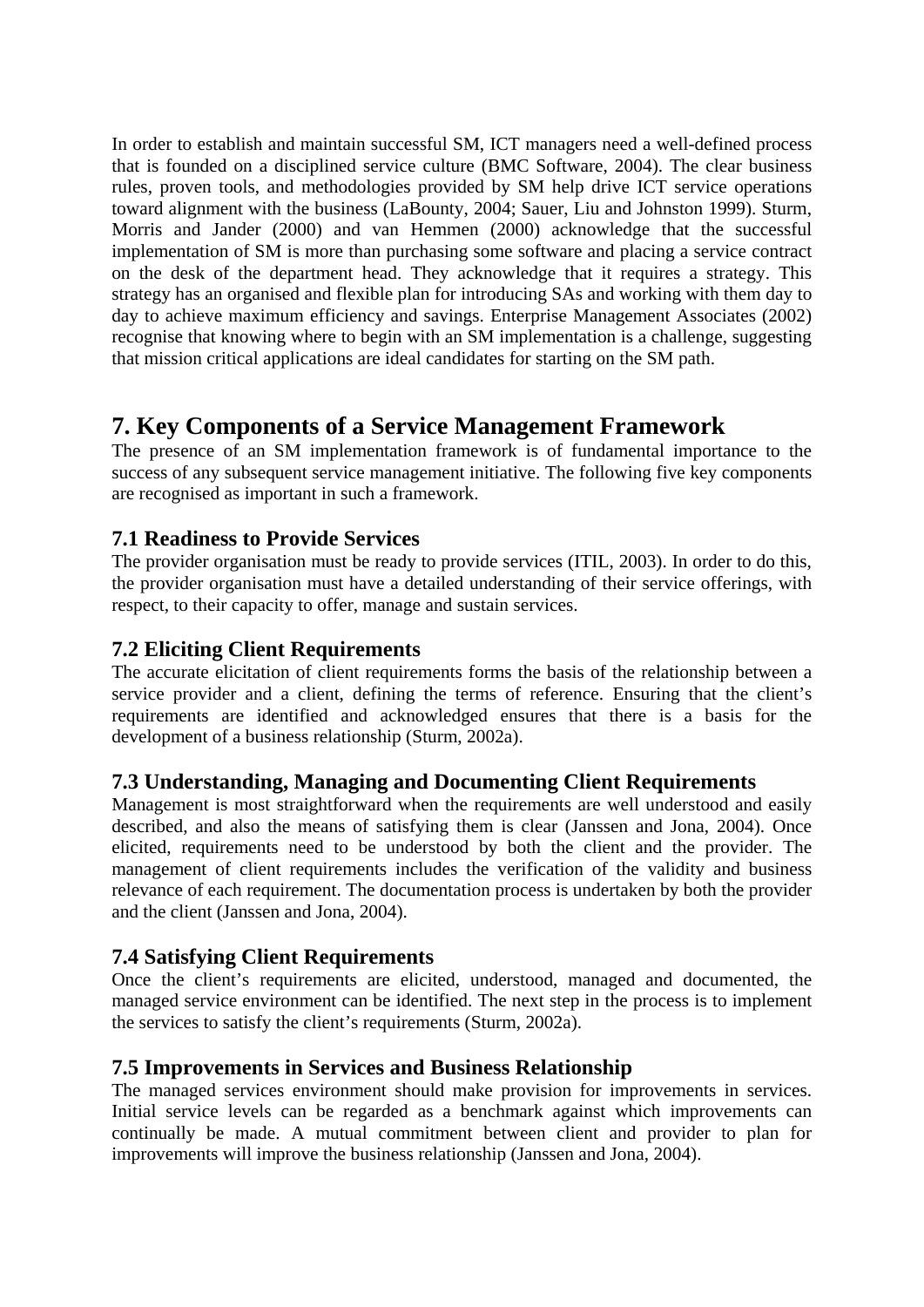### **8. Service Management Framework**

The literature survey suggests a two stage framework for implementing SM. The initial phase is characterised by the introspective activities required to place the organisation in a state of service management readiness. This phase is also done in the absence of clients. The latter phase is where a client is engaged and ICT services are being managed.



**Figure 1:** Service Management Implementation Framework

The relevance of an ICT implementation framework is of equal value to service providers as it is to service recipients. In many instances, the providers may also be clients. While the perspective of a service provider may differ from that of the client, the success of the service provision depends on the application of the implementation framework. While the service provider needs to complete the activities identified in the foundation phase, the client needs to seek evidence of the completion of these activities. The managed services phase involves the interaction between the provider and client. The phases and steps identified in the proposed framework below are therefore of relevance to both service providers and clients.

The Foundation Phase comprises all the preparatory activities required for the implementation of SM. These preparatory activities do not result in an environment wherein services are effectively managed. Rather, this initial phase places an organisation in a position of readiness to provide and manage services.

The Managed Services Phase is characterised by a lifecycle of activities that are required when implementing an individual SM project. This cycle is initiated by the planning step and originates from the preparatory activities. This cycle continues through Analysis, Design and Implementation steps. The cycle concludes with a review step that feeds back into the Preparatory activities in order to provide the necessary feedback into the review of the preparatory activities.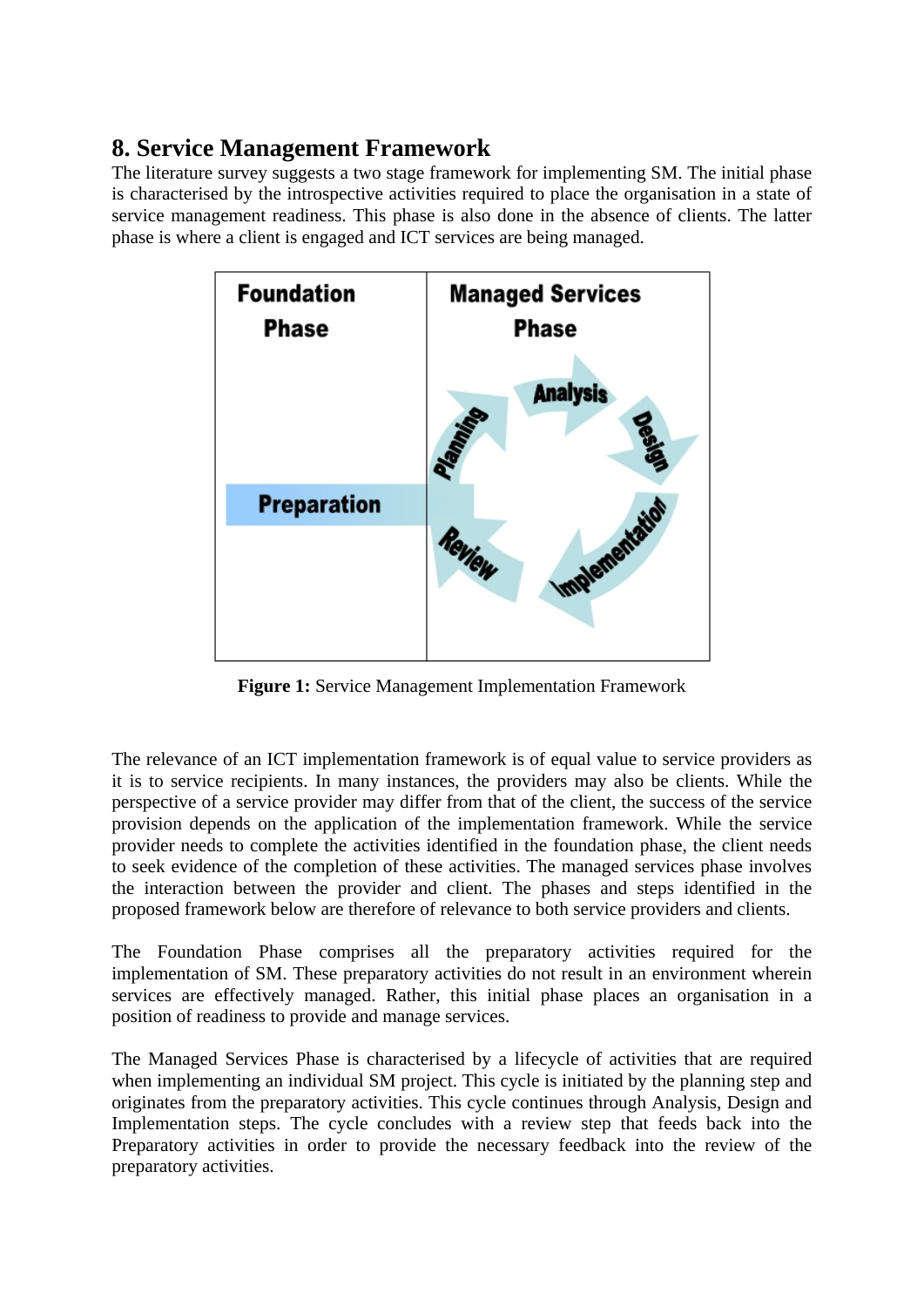### **8.1 Phase 1: Foundation**

This phase comprises eight key preparatory activities. These activities correspond to the key actions an organisation needs to complete before attempting to provide and manage services. While these activities are interdependent, they are sequential and are of equal priority. These eight preparatory activities are:

- Appoint or nominate Service Management staff
- Define Service Management scope and objectives
- Quantify activities, resources, funding and quality criteria
- Identify risks
- Raise awareness of Service Management
- Develop a Service Catalogue and pro-forma SA
- Identify support tools, especially for SA monitoring
- Set incident priority levels and escalation paths

#### **8.2 Phase 2: Managed Services**

Once the SM foundations have been laid, any number of service management projects can be initiated. This phase comprises key steps for the managing of services. While these steps detail a chronological path for an SM implementation, they provide flexibility of movement in both directions.

The Managed Services Phase begins with a link to the Foundation Phase to the Planning step. The Planning step leads into the Analysis, which is followed, in chronological order, by Design, Implementation and Review steps.

#### *8.2.1 Planning*

Three key planning activities occur in the implementation of an SM project (ITIL, 2004b).

- Meet with Client
- Establish SM Project Team
- Raise Awareness of SM Project

#### *8.2.2 Analysis*

Once all the planning activities are complete, the SM project team can focus on providing a managed services solution.

- Identify Client's Business Processes
- Review Client's Existing Services
- Identify the Services to Support those Business Processes
- Develop a Blueprint of the Client's Service Requirements

#### *8.2.3 Design*

With the blueprint of the client's service requirements as a reference tool, the managed services solution can be designed. The primary activity in this step is:

• Negotiate and Create SAs

#### *8.2.4 Implementation*

Once an SA has been negotiated and created, it needs to be implemented.

- Deploy SA
- Real-time monitoring of service levels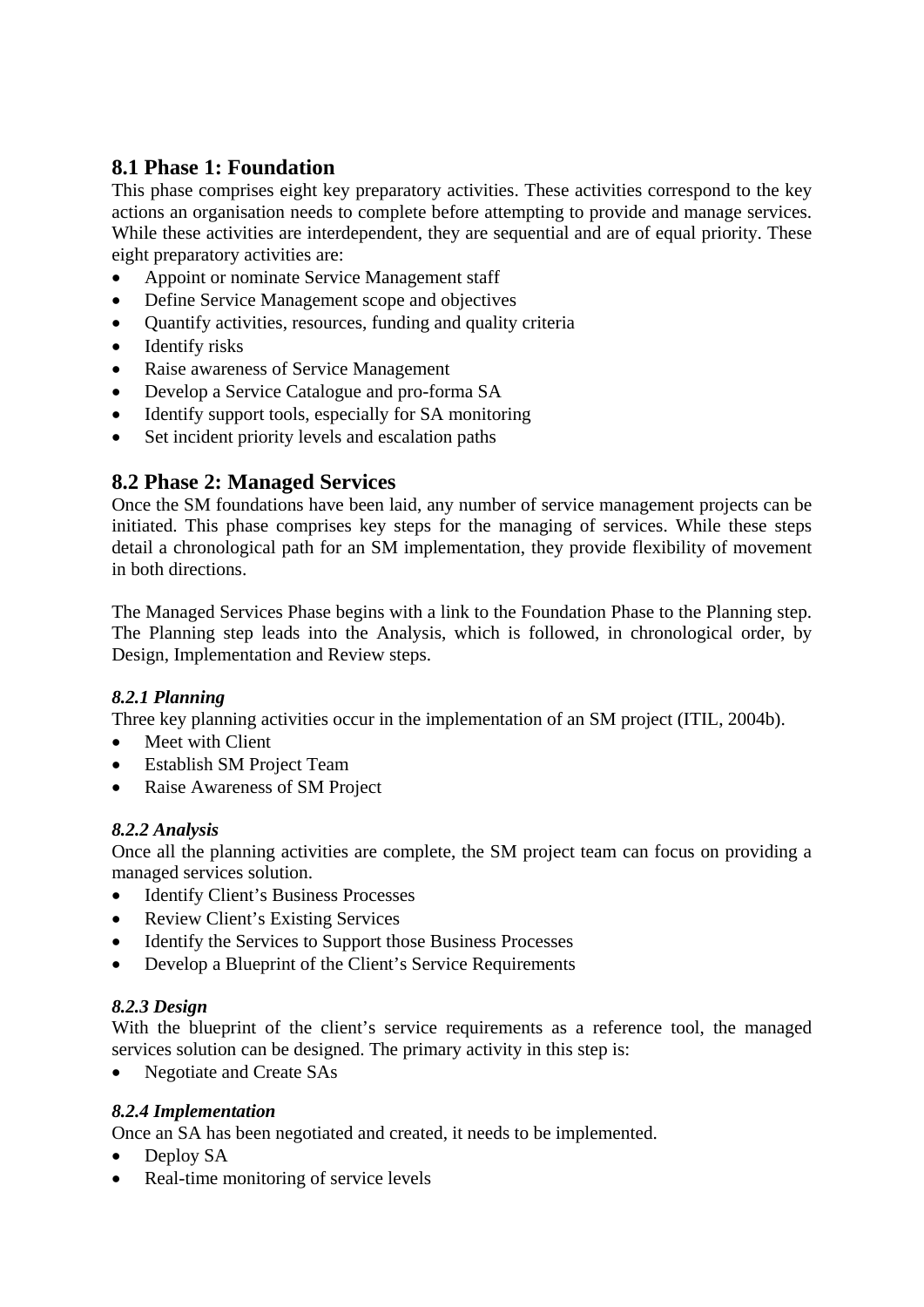• Service level reporting

#### *8.2.5 Review*

A managed services environment is dynamic. Technology is constantly changing and the requirements of the client are also subject to change.

- Review Service Levels
- Establish Priorities and Plan for Change
- *Fine Tune or Reengineer Business Processes and / or Services*

### **9. Conclusion**

The true value of ICT can only be realised when its services provide solutions that are both practical and reliable. In order to achieve this, these services need to be well managed. This improvement in service management will promote the credibility of the industry while improving customer loyalty and satisfaction. These will ultimately combine to allow the ICT industry to mature and regain much of the ground lost in the late 1990's and early 2000's.

Fundamental to SM is the collaboration between client and provider. This collaboration between the parties forms whilst service level expectations are set and develops into a relationship when service levels are being satisfied. This relationship is then developed further as each party is committed to refining the business agreement. The future development of SM lies in the recognition of the importance of a communicative relationship between client and provider. Successful SM is possible when providers, who are confident of their ability to manage levels of service, and clients who are aware of their service requirements, enter into such a communicative relationship.

In order to develop a business relationship based on a managed services environment, the implementation and management of these services needs to be structured and formalised. A common thread that permeates through the problems associated with service management points to the absence of a formal SM strategy and implementation framework. A further characteristic of these problems is the unsystematic approach that many organisations take towards the management of ICT services.

If organisations wish to manage ICT service levels successfully, they need to adopt a rigorous approach towards the implementation and success of service management.

### *References*

- Blum, R. 2002, *"*Service Level Management and Service Level Agreements", International Network Services*,* March 25, 2002*.*
- BMC Software (2004), "Improving Service Levels by Implementing Service Level Management – A Practical Guide", White Paper [Online] Available at: www.bmc.com.
- Boardman, B. 2001, *"*Network & Systems Management", Network Computing Volume: 12.17.2001 p.23-34*.*Brittain, K. and Matlus, R. 2002, "Road Map for IT Service-Level Management", Gartner Research 28 January 2002.

Erickson-Harris, L. 2003, "Help with SLM", Network, World Fusion*,* July 21, 2003*.* 

Hautamäki, J, Lahteenmäki, T. and Rimpilä, N. 2004, "An Assessment of Maturity Level of the IT Service Management", Institute of Information Technology, Jyvaskyla Polytechnic, 24 January 2004